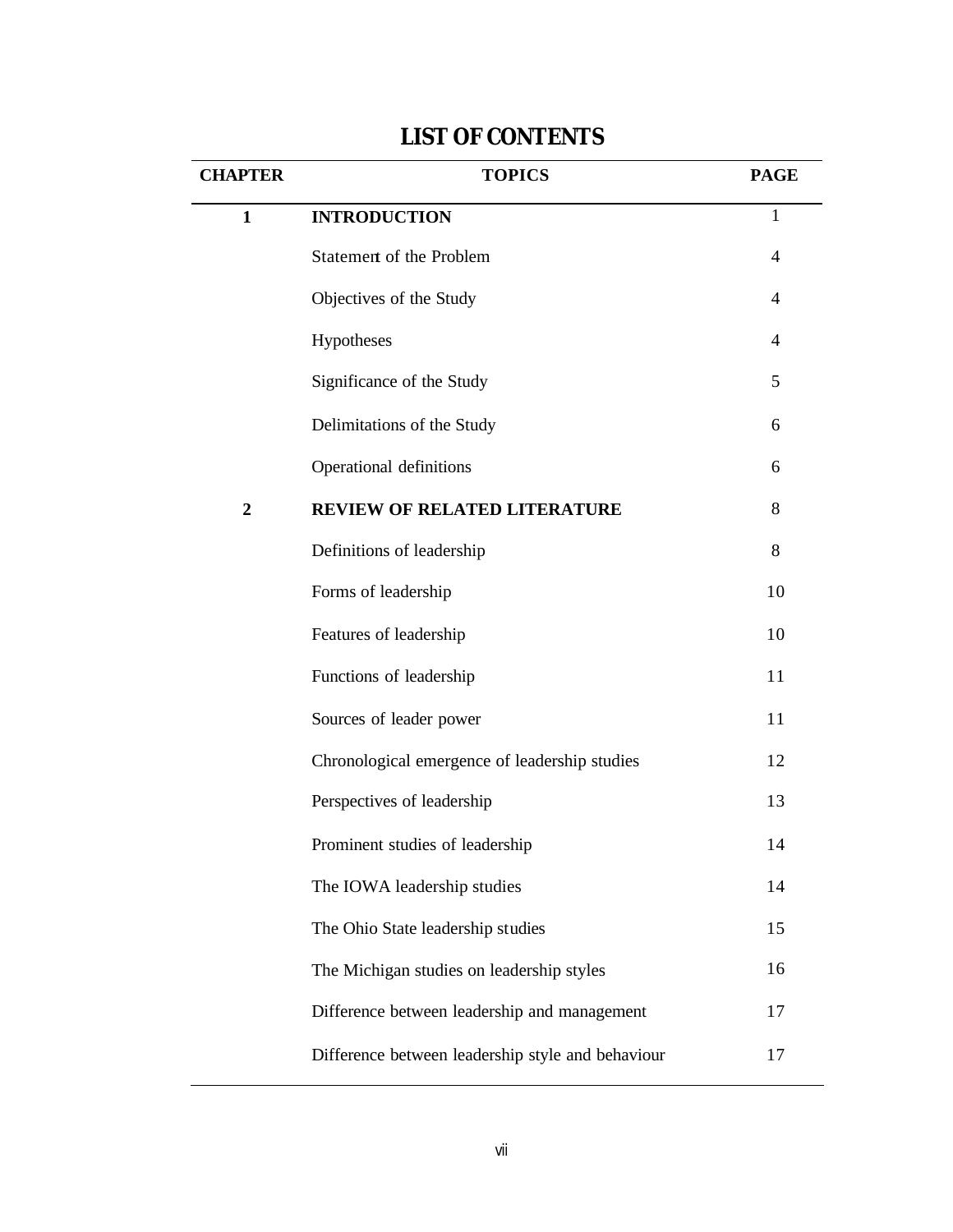| Leadership styles                                       | 18 |
|---------------------------------------------------------|----|
| Autocratic leadership style                             | 18 |
| Democratic leadership style                             | 20 |
| Laissez faire leadership style                          | 21 |
| Women and leadership                                    | 21 |
| Leadership in an international context                  | 23 |
| Research on autocratic and democratic leadership styles | 25 |
| Job satisfaction                                        | 28 |
| Definitions of job satisfaction                         | 28 |
| Significance of job satisfaction                        | 28 |
| Factors of job satisfaction                             | 29 |
| Interpersonal factors                                   | 30 |
| Intrinsic factors                                       | 30 |
| <b>Extrinsic factors</b>                                | 31 |
| Theories of job satisfaction                            | 32 |
| Maslow's hierarchy of needs                             | 33 |
| Herzberg's two-factor theory                            | 33 |
| Alderfer's ERG theory                                   | 34 |
| McClelland's theory of needs                            | 35 |
| Measurement of job satisfaction                         | 35 |
| Dimensions of job satisfaction                          | 35 |
| Salary                                                  | 36 |
| Promotion                                               | 37 |
| Supervision                                             | 37 |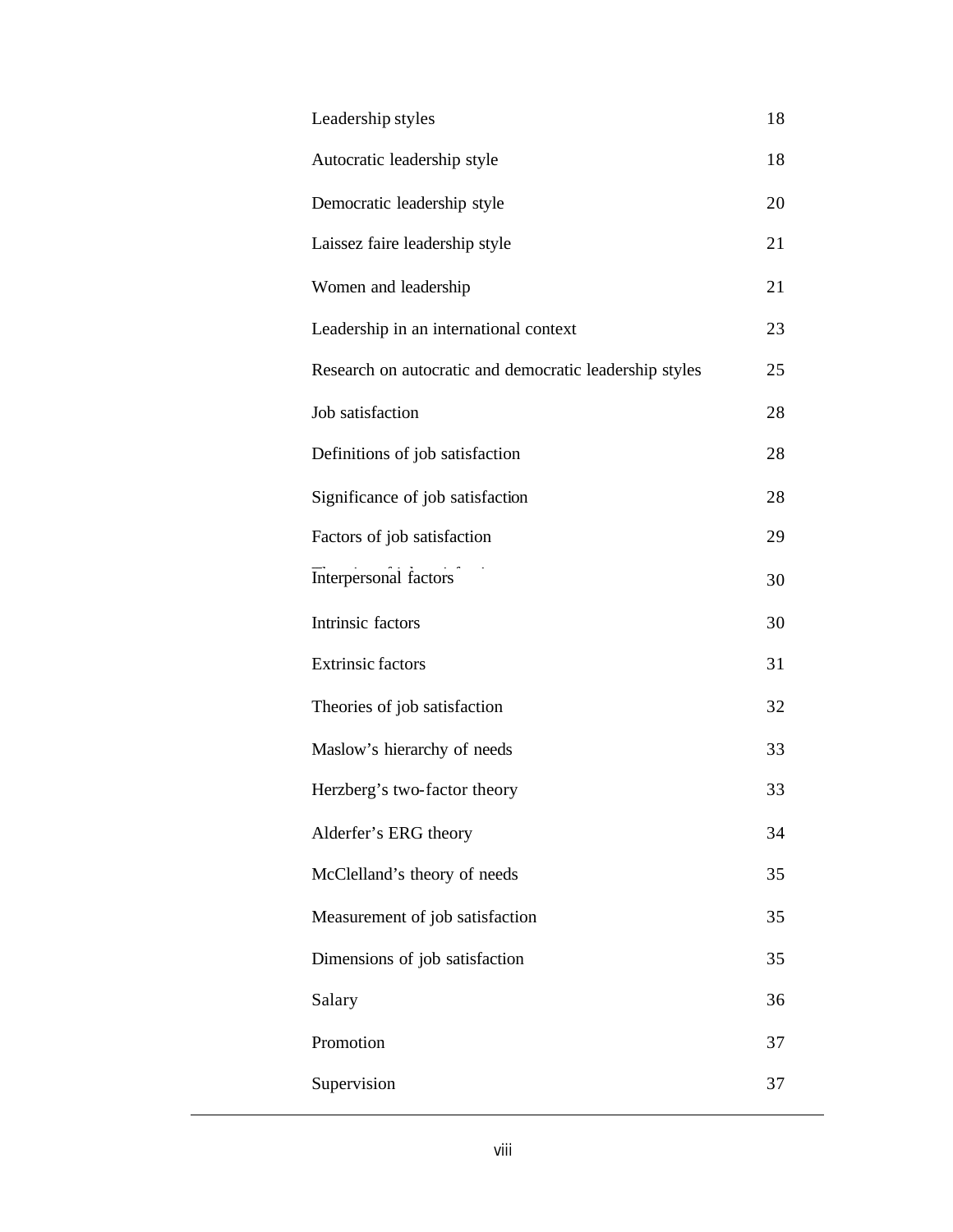|   | Work                                             | 38 |
|---|--------------------------------------------------|----|
|   | Work group or colleagues                         | 38 |
|   | Working conditions                               | 39 |
|   | Personal determinants of job satisfaction        | 40 |
|   | Gender                                           | 40 |
|   | Rural and urban work site                        | 42 |
|   | The role of teacher                              | 42 |
|   | The role of student                              | 43 |
|   | The school size and environment                  | 43 |
|   | Policy                                           | 44 |
|   | Teacher absenteeism                              | 45 |
|   | Job satisfaction and educational level           | 45 |
|   | Job satisfaction and professional level          | 46 |
|   | Rank and job satisfaction                        | 46 |
|   | Age and job satisfaction                         | 47 |
|   | Job satisfaction and tenure                      | 48 |
|   | Experience and job satisfaction                  | 48 |
|   | Public and private sector                        | 49 |
|   | Job satisfaction in an international context     | 49 |
|   | Leadership styles and teachers' job satisfaction | 51 |
| 3 | <b>METHODOLOGY</b>                               | 53 |
|   | Population of the study                          | 53 |
|   | Sample of the study                              | 53 |
|   | Hypotheses                                       | 56 |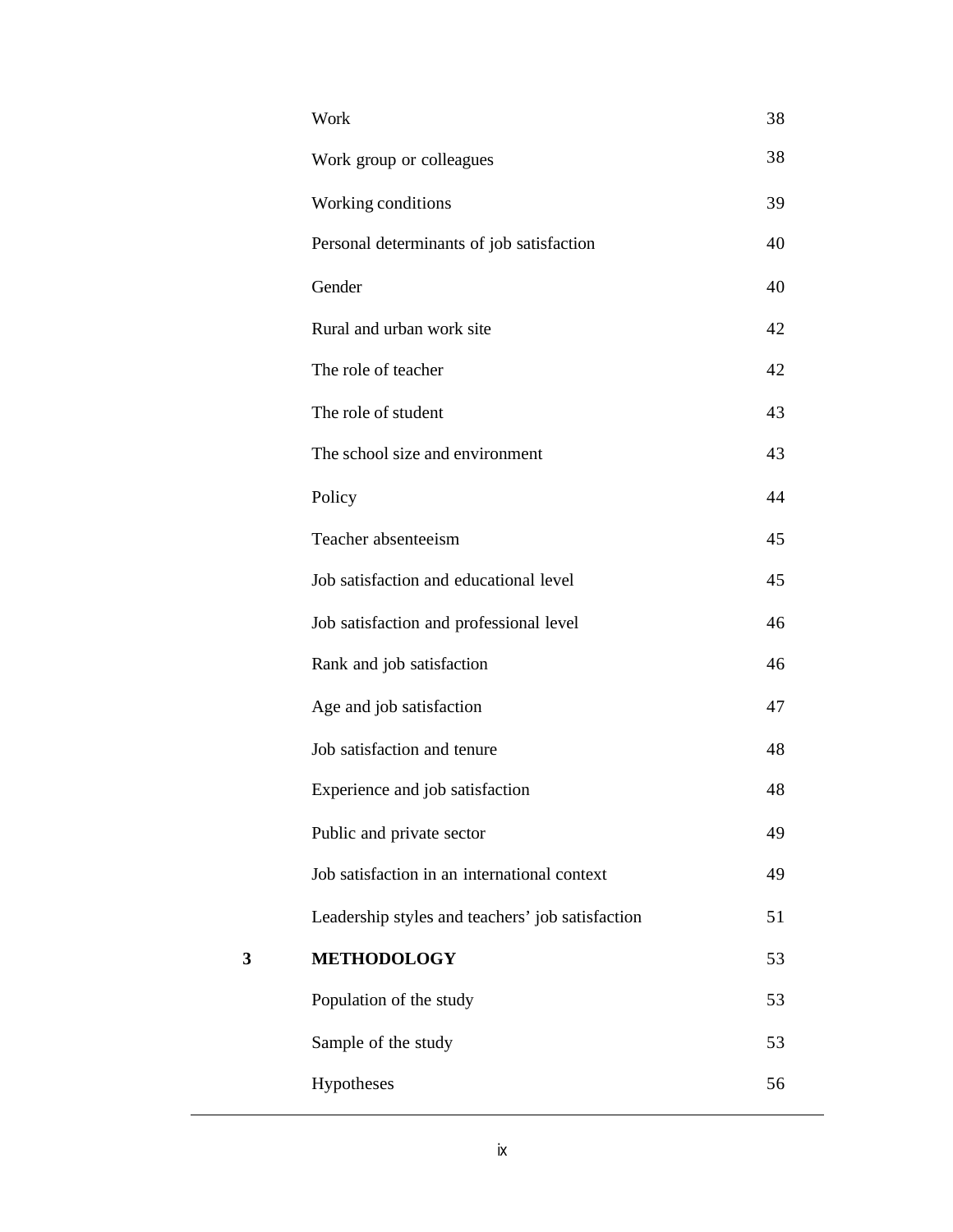|   | Instruments of the study                                   | 60  |
|---|------------------------------------------------------------|-----|
|   | Leadership styles measurement questionnaire (LSMQ)         | 61  |
|   | Pilot testing of LSMQ                                      | 62  |
|   | Job satisfaction scale for teachers (JSST)                 | 62  |
|   | Pilot testing of JSST                                      | 63  |
|   | Demographic survey                                         | 63  |
|   | Validity of instruments                                    | 63  |
|   | Reliability of instruments                                 | 64  |
|   | Collection of data                                         | 64  |
|   | Data analysis                                              | 64  |
|   | Summary                                                    | 65  |
| 4 | DATA ANALYSIS AND INTERPRETITION                           | 66  |
|   | Comparison of leadership styles of male and female         |     |
|   | secondary school principals                                | 66  |
|   | Comparison of the impact of autocratic and democratic      |     |
|   | leadership styles on the job satisfaction of teachers      | 71  |
|   | Comparison of the impact of demographic variables on       |     |
|   | overall job satisfaction of teachers                       | 91  |
|   | Comparison of the impact of job satisfaction dimensions    |     |
|   | with respect to gender, location, and category of teachers | 100 |
| 5 | SUMMARY, FINDINGS, CONCLUSIONS,                            |     |
|   | DISCUSSION, AND RECOMMENDATIONS                            | 105 |
|   | Summary                                                    | 105 |
|   | Findings                                                   | 106 |